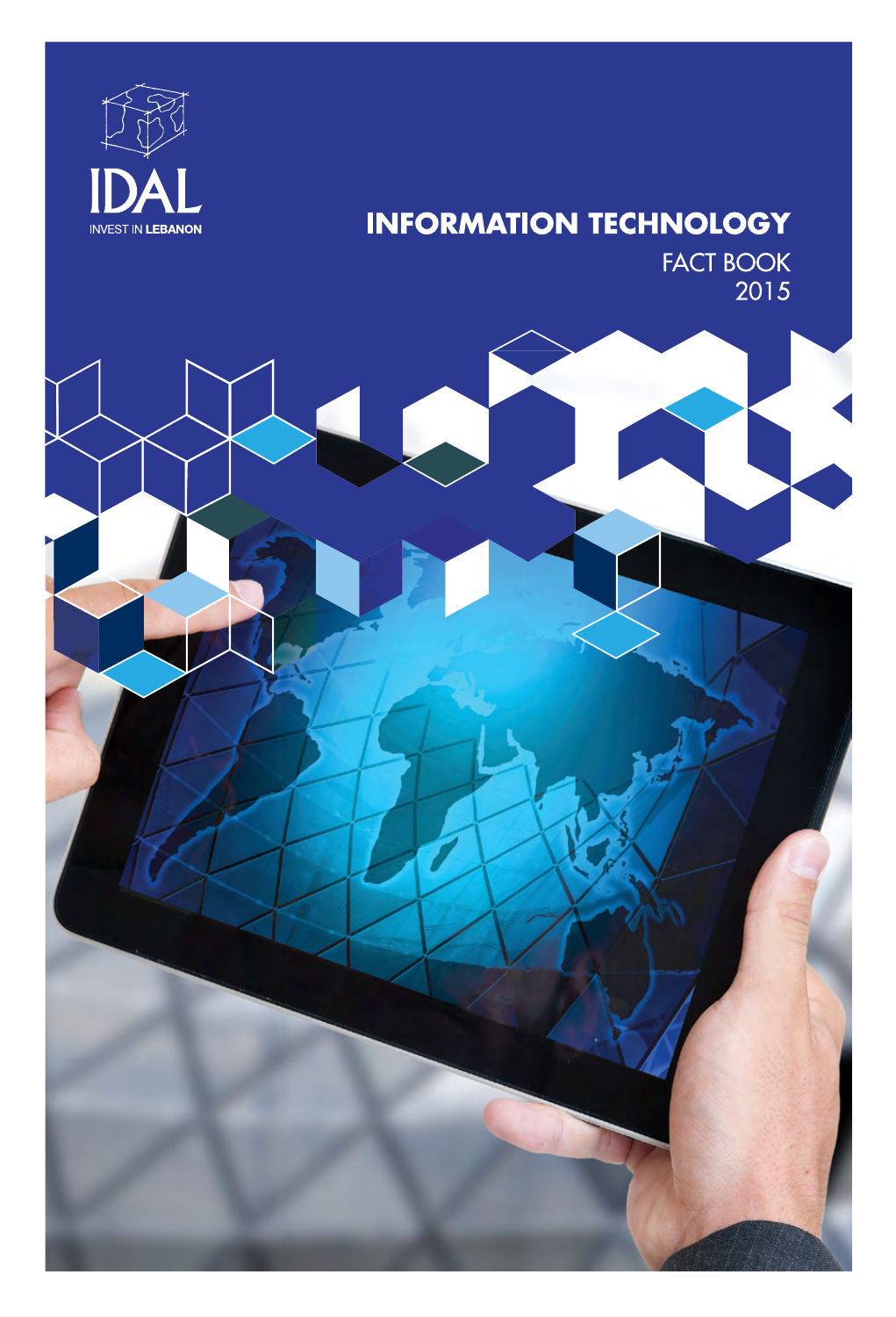# **CONTENT**

| <b>SECTOR OVERVIEW</b>        | PД     |
|-------------------------------|--------|
| <b>COMPETITIVE ADVANTAGES</b> | P 8    |
| <b>INVESTMENT TRENDS</b>      | $P$ 13 |
| <b>REGULATORY FRAMEWORK</b>   | P 16   |
| <b>INVESTMENT INCENTIVES</b>  | P 18   |
| <b>MAIN STAKEHOLDERS</b>      | P 21   |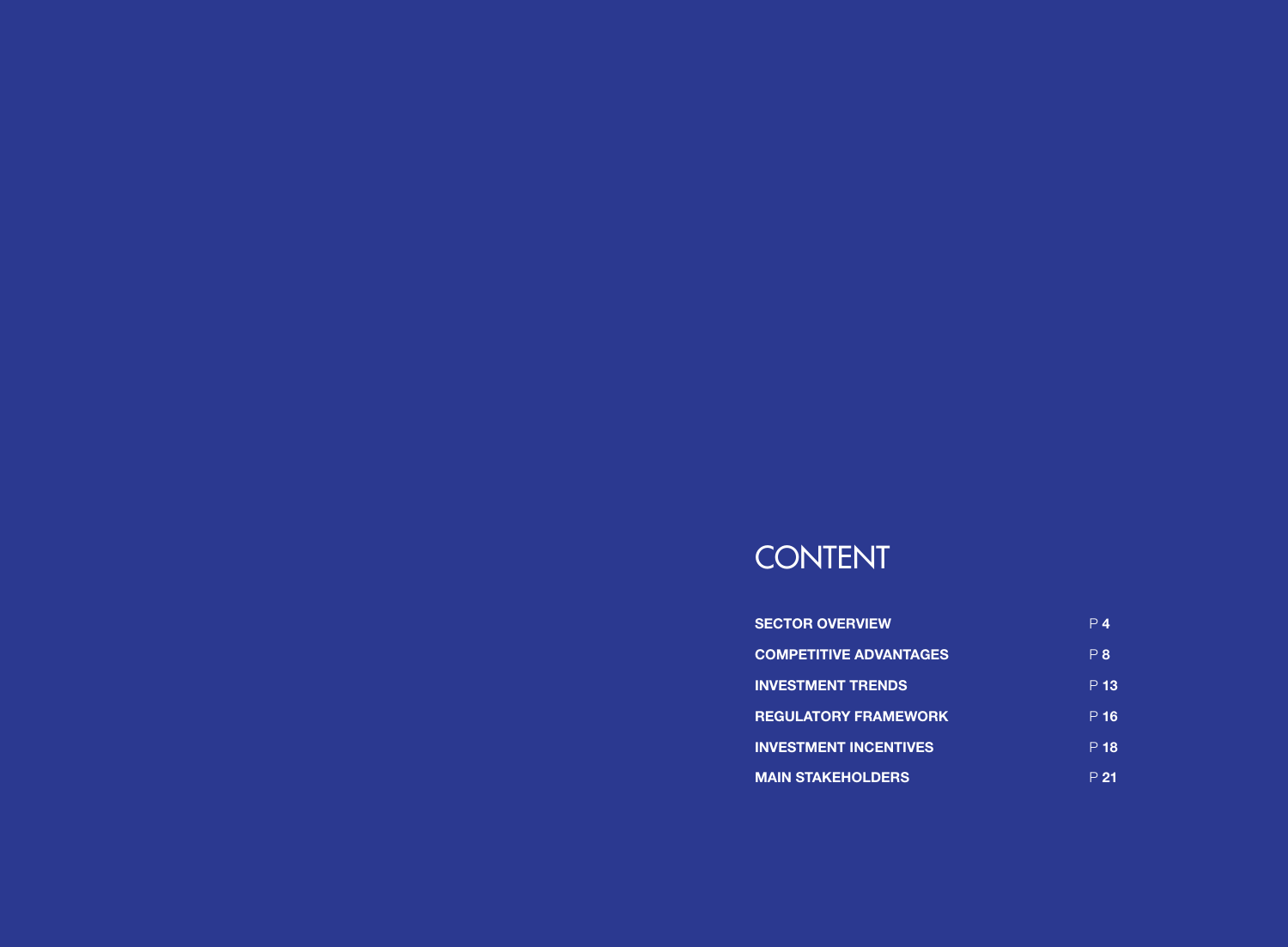# SECTOR OVERVIEW

#### 1. SECTOR PERFORMANCE

The Lebanese Information Technology (ICT) sector is a fast growing sector with an estimated market size of USD 381 million in 2014<sup>1</sup>(Figure 1) and projected to reach USD 530 million by 2017<sup>2</sup>. The market has been growing at a compounded annual growth rate (CAGR) of 7.9% over the period 2009 – 2014<sup>3</sup> and is expected to grow at a CAGR of 7.24% from 2015 to 2018<sup>4</sup>. Its impact on GDP, whether direct or indirect, is forecasted to be greater than USD 6 Billion by 2017<sup>5</sup>.

According to Business Monitor International, Lebanon's ICT market is forecasted to be a "regional outperformer over the medium term as strong economic growth strengthens market expansion"<sup>6</sup>. Some elements contributing to the market's expansion include rising income, declining device prices and modernization initiatives takes by enterprises and the public sector, as well as improvements in the telecom infrastructure.



#### **million USD** in  $2014$ over the next 4 years

#### Figure 1: Lebanese ICT market value | USD million



**Source: Business Monitor** International BMI

The ICT market can further be analyzed across three main subsectors: Hardware, Software development and ICT Services (Figure 2).

1,3 BankMed - Market & Economic Research Division, Analysis of Lebanon's ICT Sector, June 2015

- 2,6 Business Monitor International, Lebanon Information Technology Report, 2013
- 4 Business Monitor International, Lebanon Information Technology Report, 2014
- 5 Booz & Company analysis, Ministry of Telecommunications, Progress Report 2013

#### **HARDWARE**

Hardware sales reached USD 235 million in 2014<sup>7</sup>(accounting for 62% of total market size)<sup>8</sup> and are expected to grow at a CAGR of 6.63% over the 2015 - 2018 period<sup>9</sup>. The market is still far from saturated, demand for computers remaining on a steady rise among the various industries and household levels and booming tablet sales<sup>10</sup>.

#### SOFTWARE DEVELOPMENT

The software market value reached USD 34 million in 2014<sup>11</sup> (accounting for only 9% of total market size)<sup>12</sup> and expected to grow at a CAGR of 9.12% over the 2015 to 2018<sup>13</sup> period. Software development activities have grown steadily in Lebanon in the past few years with the enforcement of intellectual property rights, the reduction of software piracy and the upgrade of the ICT infrastructure.

#### ICT SERVICES

The size of the Lebanese ICT services market reached a value of USD 112 million in 2014<sup>14</sup>accounting for 29% of total ICT spending<sup>15</sup>. The pickup in ICT services is forecasted to continue with a CAGR of 7.9% during 2015 - 2018<sup>16</sup>, as spending on e-services by governments, businesses and telecom companies is continuously increasing.

At present, support and maintenance constitute the largest share of spending on ICT services; however, demand for more complex services such as managed services, value added services and outsourcing and cloud services are expected to increase<sup>17</sup>.





7, 8,11,12,14,15 BankMed - Market & Economic Research Division, Analysis of Lebanon's ICT Sector, June 2015 9,10,13,16,17 Business Monitor International, Lebanon Information Technology Report, 2014



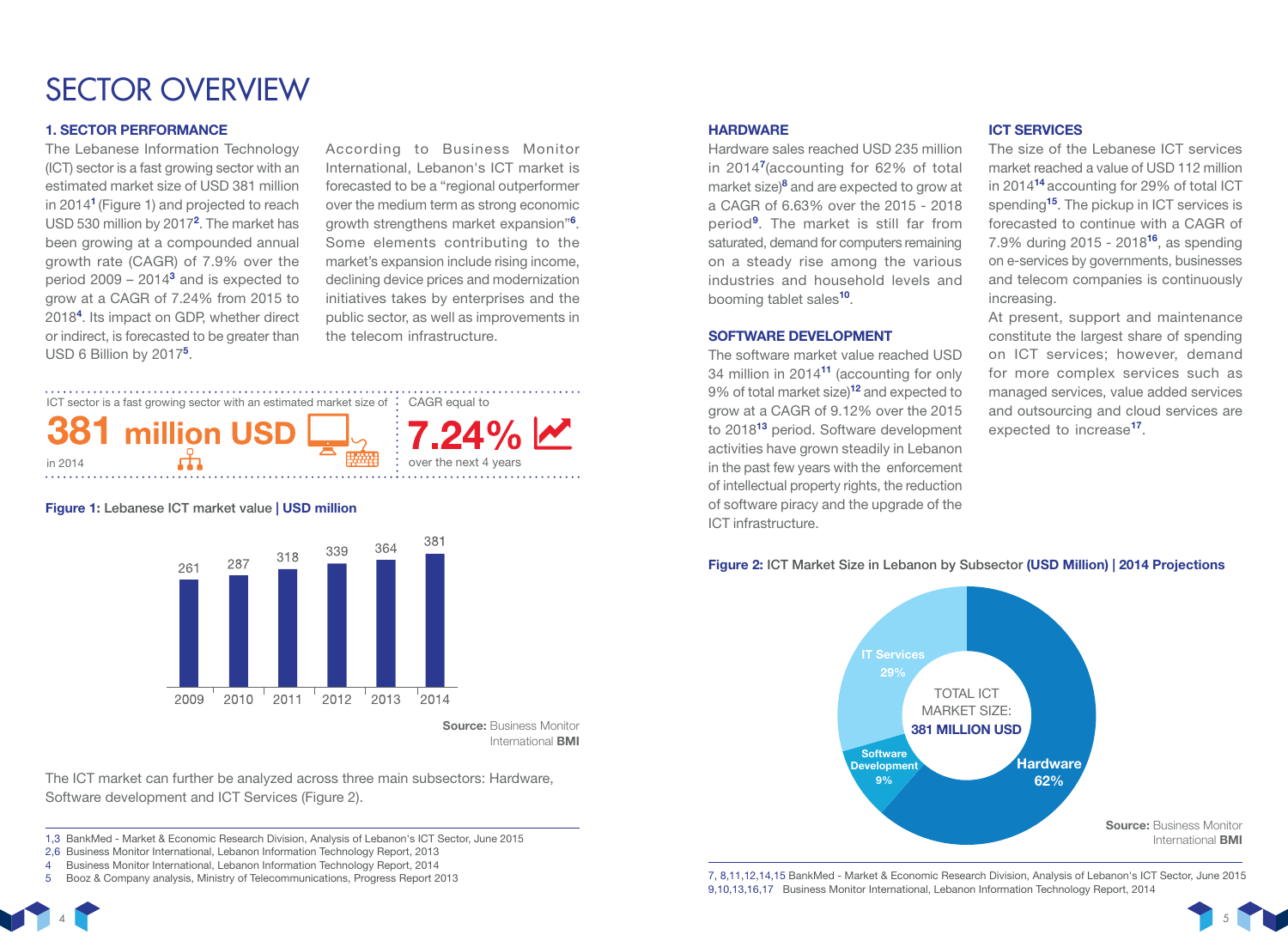#### 2. COMPANIES PROFILING

The local ICT sector comprises around 800 companies; mostly small and mediumsized businesses. The majority of these companies remain distributors and sellers, given that the market is still dominated by major international ICT hardware manufacturers, represented in the country through local agents and distributors.

The sector has, however, been progressively moving from retail and wholesale activities into innovation and content generation with the share of companies involved in the creation of Software Products & Services currently standing at around 30% of total enterprises (Figure 3).

#### Figure 3: Distribution of ICT Companies by Type of Activity % | 2015



Companies engaged in the creation of Software Products & Services employ around 5000 individuals and operate across three major activities (Figure 3):

Software Development for vertical industries, mainly for the healthcare, education and banking sectors. These constitute for around 48% of software companies.

Web Solutions companies mainly involved in web hosting, web design

and development as well as e-services and account for 38% of total software companies.

▶ Mobile Services and Applications account for around 14% of total software companies.

#### 3. EXPORT ACTIVITY

 Lebanon is emerging as a leading exporter of software products and services in the region. Exports of ICT services related activities account for an estimated 34.8% of total service exports in 2013<sup>18</sup>;

More than 60% of firms engaged in ICT activities are export oriented, with the majority of their revenues stemming from their activities outside Lebanon.

Key exported products include vertical software applications and mobile applications.

 The Gulf region is the primary export destination for Lebanese products while other Middle Eastern countries rank second. European markets rank third, with France at the top of the list.

African countries are currently emerging as a new important export destination, being increasingly targeted by Lebanese firms.





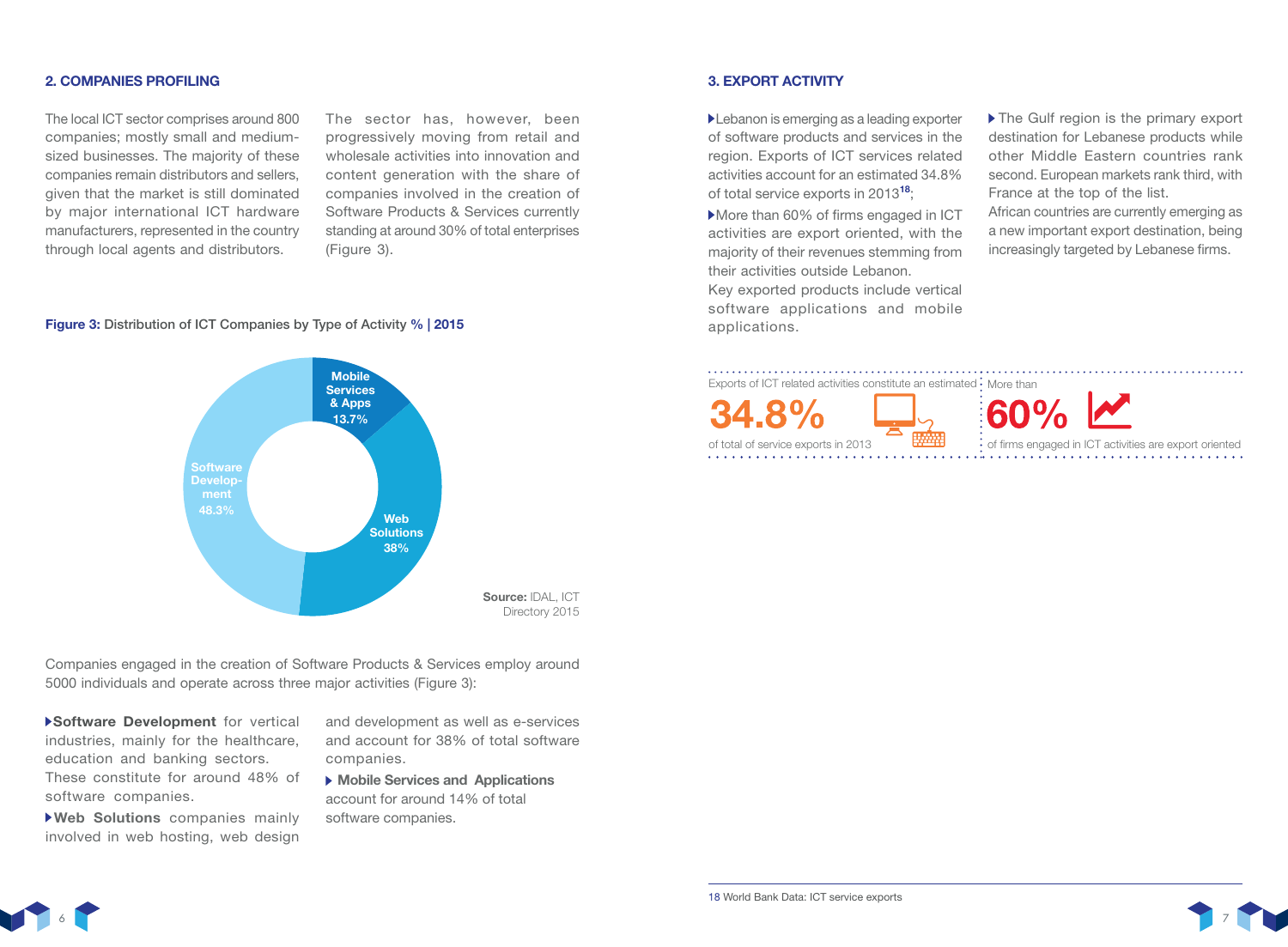# COMPETITIVE ADVANTAGES

#### 1. STRONG HUMAN CAPITAL BASE

 Lebanon's solid educational system is at the basis of the country's highly qualified labor force. Lebanon ranks 28<sup>th</sup> worldwide for the Quality of its Educational System, while it occupies  $5<sup>th</sup>$  place globally for the Quality of its Math and Sciences Education<sup>19</sup>.

 $\blacktriangleright$  Lebanon also occupies the 5<sup>th</sup> position in the MENA region in 2013 on the ICT Development Skills Index (IDI), which measures ICT capabilities and skills<sup>20</sup>.

More than 30% of the country's workforce is employed in knowledge intensive activities. Around 2000 university graduates specialized in ICT related activities join the sector every year. These are spread over the fields of engineering, computer science, applied informatics and media (Figure 4).

▶ The majority of the labor force is trilingual, and possesses one of the most competitive technical skills in the region.



#### Figure 4: Share of workforce employed in knowledge intensive activities % | 2013



The number of internet users in the Arab world is expected to reach

## lion by 2017



#### 2. COMPETITIVE LABOR COST

The Lebanese workforce is not only adequately skilled, but highly cost competitive as well. The labor base is relatively cheaper than the US, Europe and GCC countries, with the average wage of a software engineer nearly 37% lower than in the GCC and 50% lower than in selected developed economies (Figures 5 and 6).

#### Figure 5: Average annual wages of software engineers in selected countries USD thousands | 2015



#### Figure 6: Average salaries for selected positions in IT with 5 years of experience USD | 2013



Source: INFOPRO

19 Global Competitiveness Report 2013-2014.

20 International Telecommunication Union, Measuring the Information Society, 2014



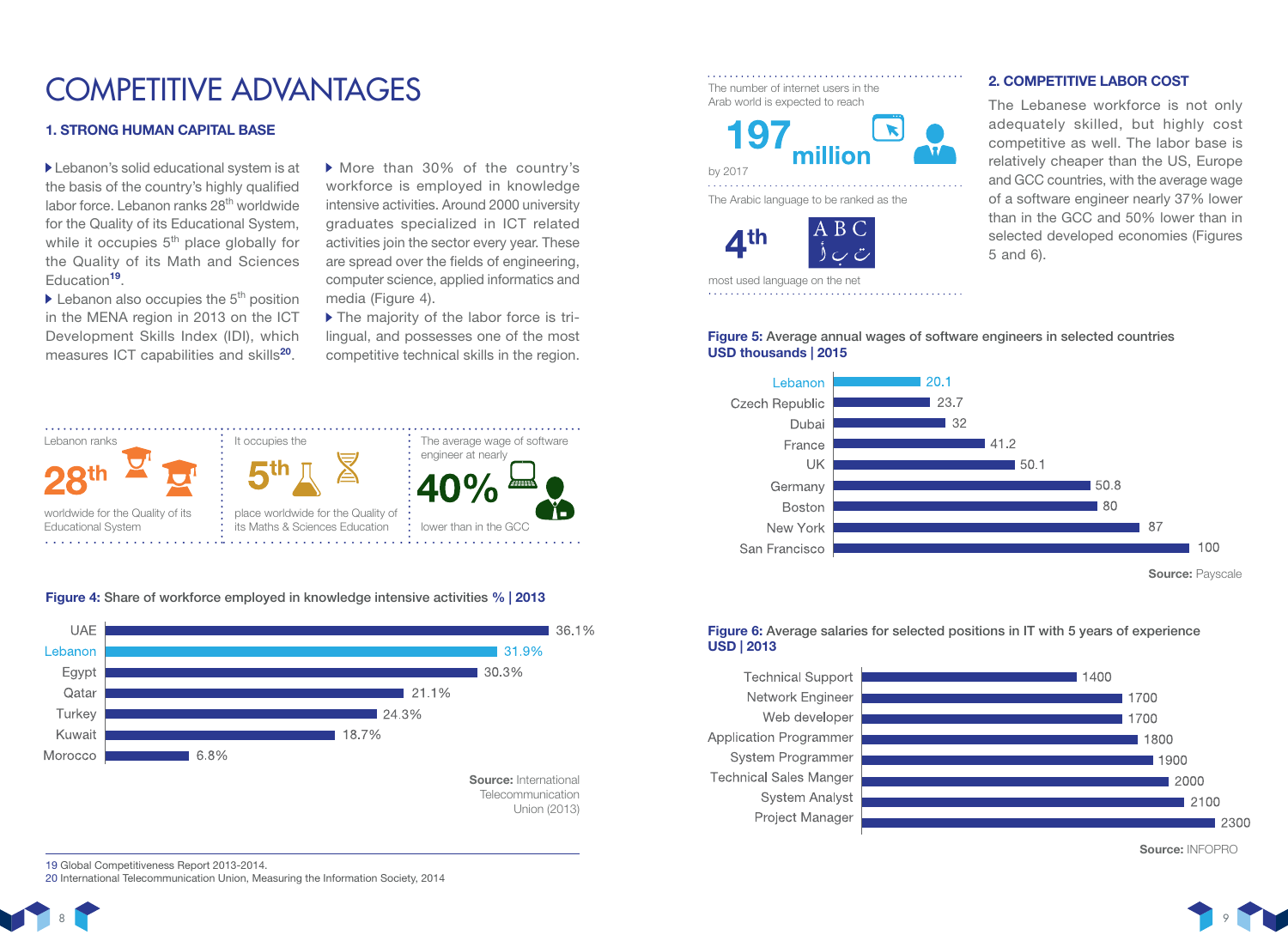#### 3. ACCESS TO GROWING REGIONAL **MARKETS**

Lebanon's access to expanding emerging markets presents significant opportunities for ICT companies to serve the region.

The ICT market in the MENA is rapidly growing. The region's ICT spending is projected to total USD 211 billion in 2014<sup>21</sup> and USD 242.8 billion by 2018, accounting for 5.6% of worldwide ICT spending<sup>22</sup>.

- The number of Internet users in the Arab world is expected to reach 197 million by 2017<sup>23</sup>.
- The value of the Middle East mobile sector was estimated at USD 15.65 billion in 2013<sup>24</sup>.
- The digital Arabic content market is predicted to hit USD 28 Billion in 2015<sup>25</sup>. • In addition, a wave of e-government initiatives will result in a significant increase in regional ICT spending.

▶ The African market equally presents promising potential especially for software developers and mobile applications, with mobile penetration rates in sub-saharan Africa for people over the age of 15 at 69% in 2015<sup>26</sup>.

 Various advantages allow businesses to capture these opportunities from Lebanon, especially given the Lebanese international business culture and wide exposure to the Arab region, Africa, and Europe as well as the wide diaspora network which provides worldwide investment and business linkages opportunities.

#### 4. ENABLING INFRASTRUCTURE

 Companies operating out of Lebanon can also benefit from an adequate infrastructure and an enabling business environment. The growth of the ICT sector is among the government top priorities leading to increased investments in upgrading the existing telecom infrastructure. Lebanon's bandwidth has increased 10 folds since 2011<sup>27</sup>. The average speed of mobile broadband has increased 18 times and prices have declined by 40% during the same period<sup>28</sup>.

#### Selected list of Infrastructure upgrades in Lebanon during 2011-2013

• Fourth generation mobile networks launched in Beirut and some parts of Greater Beirut during 2013 and are expected to expand to other areas in the near future.

• A new fiber optic platform installed in Lebanon to upgrade the digital transport infrastructure for telecom services.

• The Mitsubishi Electric's new India-Middle East-Western Europe (IMEWE) cable activated in 2011 resulting in an increase in international capacity and the reduction in prices of the internet and the international leased lines.

For more information on Lebanon's internet and mobile landscape you can check out our telecom fact sheet here, http://goo.gl/21aTA6.

▶New business parks and clusters are being developed to host companies in the digital industry. These include largescale developments like the Beirut Digital District (BDD) www.beirutdigitaldistrict.com, as well as smaller spaces like Solidere's www.solidere.com/cloud5/. These projects provide state of the art facilities and services at reduced rates, in addition to clustering opportunities within a friendly business environment.

#### 5. SUPPORTIVE ECOSYSTEM

 Established companies and startups in the sector can benefit from a wide range of public and private initiatives aimed at the development of the country's digital ecosystem. Services and programs include fiscal incentives, financing options, as well as incubation and acceleration.

 Fiscal Incentives: The country has one of the lowest tax rates globally. The Investment Development Authority of Lebanon offers tax breaks for up to 10 years, as well as other incentives to local and foreign companies operating in the ICT sector and meeting specific requirements. You can check out IDAL's full range of incentives here.

▶ Financing: Today around 6 venture capital firms have operations in Lebanon in addition to various regional VCs which have backed a number of local pioneering companies. These include the Berytech Fund, Cedrus Ventures and MEVP. VC funds in Lebanon account for around 10% of VC transactions in the region and Lebanon is currently among the top 3 most active VC markets in the Arab World<sup>29</sup>.

The Central Bank of Lebanon has issued in 2013 Circular No. 331, through which an amount of up to 400 Million USD will be

21 Gartner, April 2014

- 22 Gartner, March 2014
- 23 Arab Knowledge Economy Report, 2014
- 24 Nordic Industries: The ICT Business in the Middle East
- 25 Wael Nabbout, The Digital Arabic Content Market: Size, Challenges and Solution. Arabnet, 2013
- 26 Borko Handjiski, Mobile connectivity in Africa has already arrived, Brookings, 2015
- 

<sup>27,28</sup> Lebanese Ministry of Telecommunications, Progress Report, 2013 29 Lebanese Ministry of Telecommunications, Progress Report, 2013



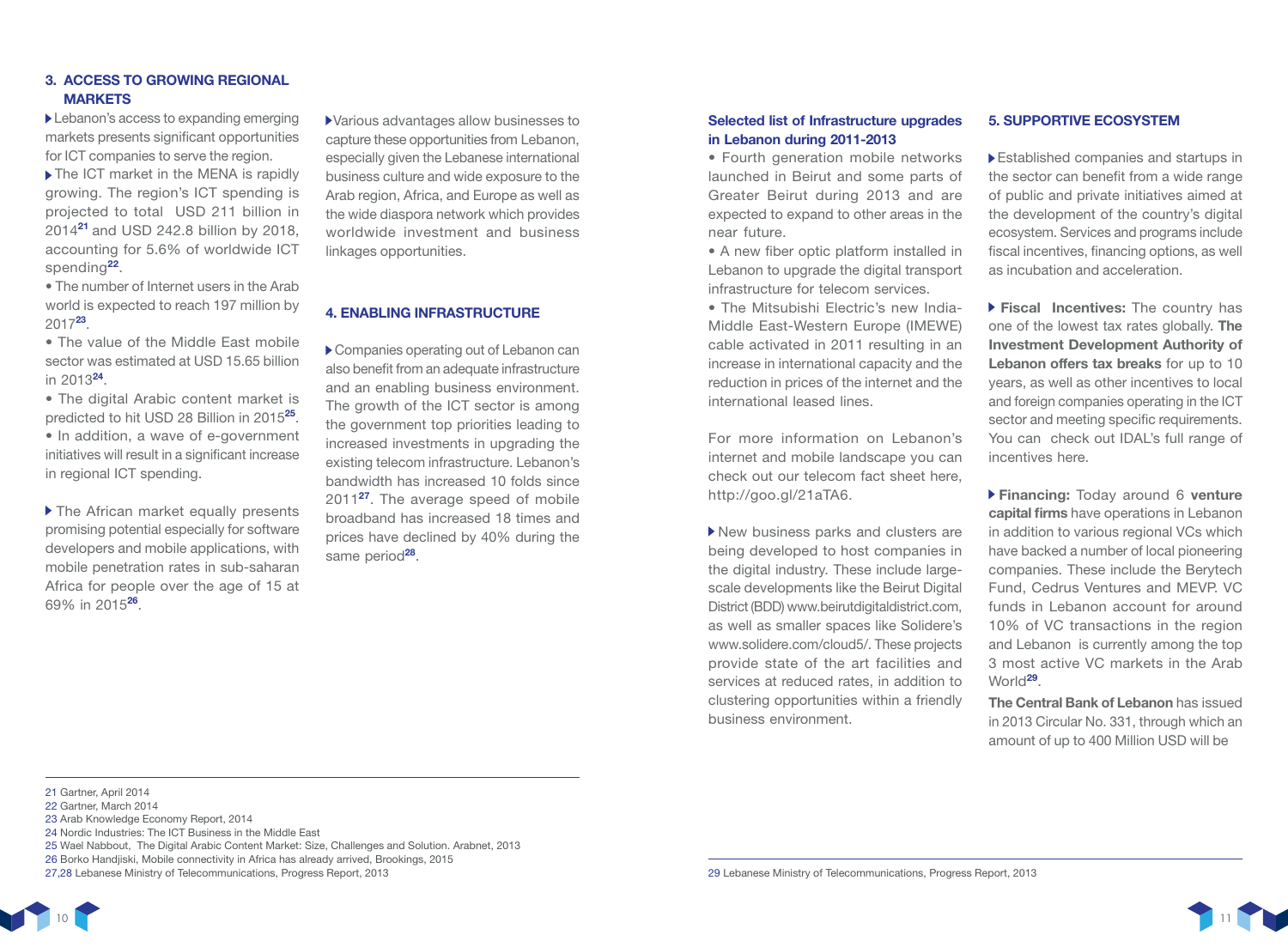dedicated for Lebanese banks' equity investment into startups, incubators, accelerators, and funds operating in Lebanon. These investments will be 75% guaranteed by the Central Bank.

Other financing options include the Kafalat loan quarantee scheme. Kafalat provides financial guarantees for loans of up to USD 400,000 granted by commercial banks to SMEs.

For more information on available financing schemes for ICT companies, please check out our financing your business fact sheet here.

**Incubation and Acceleration: Today,** there are a series of incubators that provide training, technical & financial assistance to new and existing businesses across Lebanon.

They include Berytech (in 3 distinct locations): South Business Innovation Center (SOUTHBIC), Business Incubation

Association in Tripoli (BIAT), and Alt City. Other programs offer a wealth of mentorship and networking opportunities including Bader, Endeavour, and the MIT Business Plan Competition.

▶ Clustering: Physical and virtual clusters equally seek to capitalize and expand on the vibrant digital community. These include the Beirut Creative Cluster and the Lebanon Softshore Cluster. Together with industry associations like the Association for Lebanese Software Industries, these associations help companies expand their market reach and develop their businesses. A full list of these stakeholders is provided at the end of this factsheet.

# INVESTMENT TRENDS

Lebanon already boasts a track record of successful local and international companies operating out of Beirut. Lebanese IT companies have established themselves as important players in the communication and software markets, particularly in the Middle East but also in the African, European and the US markets. In addition to these well-established enterprises, innovative startups have also been emerging in the fields of gaming, e-services, and mobile apps among others. You can check our compilation of successful startups here. Multinational corporations also form a significant part of Lebanon's high-tech environment. Prominent international IT companies have established themselves within the Lebanese market and are operating through their subsidiaries in Beirut. These include the likes of Microsoft, Ericsson, Cisco, and Intel, among others.



In fact, the trends of the ICT market, coupled with Lebanon's competitive advantages, present an array of promising business opportunities for IT companies.



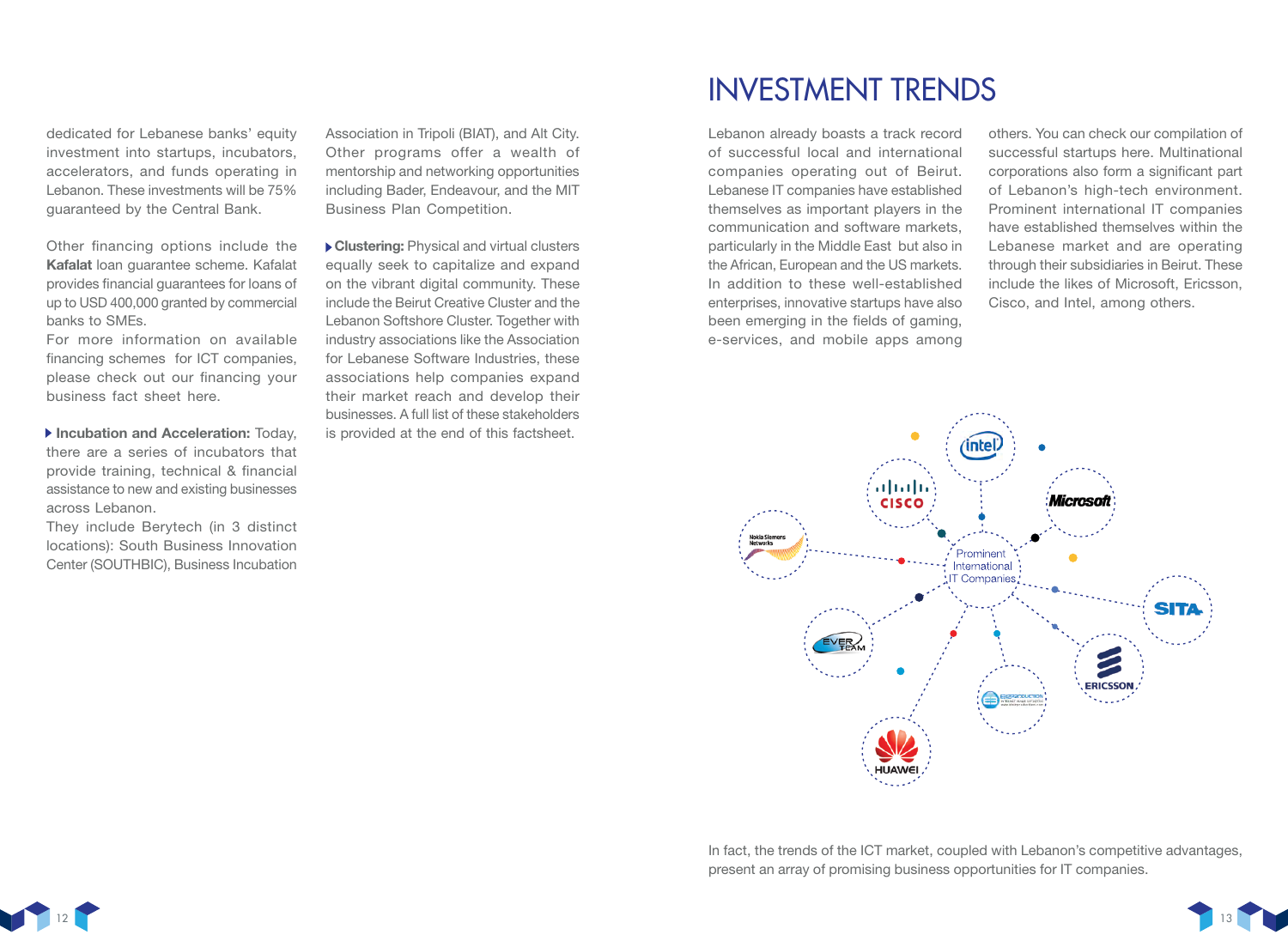#### Current market dynamics particularly signal opportunities in the following areas of activity:

#### Consumer Internet

More specifically in Web and Mobile Portals, Content Websites and Applications, News, Internet Publishing, Social Networks and Applications, and Search. There is an especially high demand for Arabic content creation along those key markets, equally presenting competitive advantages for local content developers with the number of active Arab Internet users is set to rise to 197 million by  $2017^{30}$ .

#### Facts About The Arab Digital Generation

- ▶ 41% search the internet in both Arabic and English
- ▶ 37% percent are not satisfied with the availability of Arabic websites
- ▶ 48% believe that the region's healthcare services require technological upgrades;
- ▶ 43% believe this of education services

**Source:** The Booz & Company – Google Arab Digital Generation Survey 2012

#### **ADTECH**

In 2013, online advertising spending amounted to USD 300 million in MENA and is currently expanding by 37% per year to reach USD 1 billion in 2017<sup>31</sup>. Lebanon presents a competitive advantage for the development of Adtech products, especially in Mobile, Search and Video.

#### Cloud Computing

According to Ovum's 2014 Trends report, the use of cloud services is no longer a complementary element of corporate ICT but has become an imperative for companies. An increasing number of organizations are shifting their data centers towards cloud infrastructure, fueling a strong demand for all cloud services ranging from infrastructure, platform to applications.

Lebanon presents a significant opportunity for the development of cloud based applications particularly in SaaS (Software as a Service) as companies based in Lebanon can serve the SMEs which are prevalent in the region. SaaS opportunities are especially present in Customer Relationship Management, Government, and Advertising.

#### Media Streaming

Online music and video revenues in MENA were estimated to grow at a CAGR of 60% from 2011 to 2014, providing opportunities for developers in Lebanon.

#### **GAMING**

Digital game sales are set to rise at a CAGR of 29% to reach USD 3.2 billion in 2016, owing to the young population of the Arab world that makes up about 60% of the total population. There are increased opportunities for gaming on tables and smartphones with more than 80% of the 1.2 billion gamers worldwide playing on tablets and smartphones.

#### Value-Added Services (VAS)

The increase in the number of mobile users and sale of smart devices, have created opportunities for VAS. The MENA region will be the second biggest region contributing to the increase in global mobile VAS revenues, with a CAGR of 12%. Lebanon will especially have one of the highest growth rates in the region, significantly higher than the average of the region, with revenues expected to more than double by 2018.

#### **E-GOVERNMENT**

Lebanon started its e-Government initiative, dawlati, with an implementation strategy spanning from 2013 to 2015. With the implementation of this initiative, Mobile devices will increasingly be used as key facilitator for online interactions.

#### **VERTICAL MARKET SOFTWARE**

Lebanese ICT developers have developed high levels of expertise in vertical application software tailored to specific industries, mainly the medical, banking and finance, and insurance segments. This niche sector has been highly export focused, serving the growing markets of the MENA, Europe, North America and the emerging African countries.

#### Outsourcing Base for Software **PRODUCTION**

With international companies increasingly looking for cost efficient and flexible solutions, Lebanon has been chosen by a number of foreign corporations as an offshore outsourcing base. The Lebanese workforce offers plenty of growth potential in this segment mainly due to its high levels of expertise and specialization, flexibility and professionalism, cost effectiveness as well as innovation and internationalization.

30 Madar Research & Development, Orient Planet. Arab Knowledge Economy Report 2014. 31 EMarketer, The Global Media Intelligence Report: Middle East & Africa, 2013"

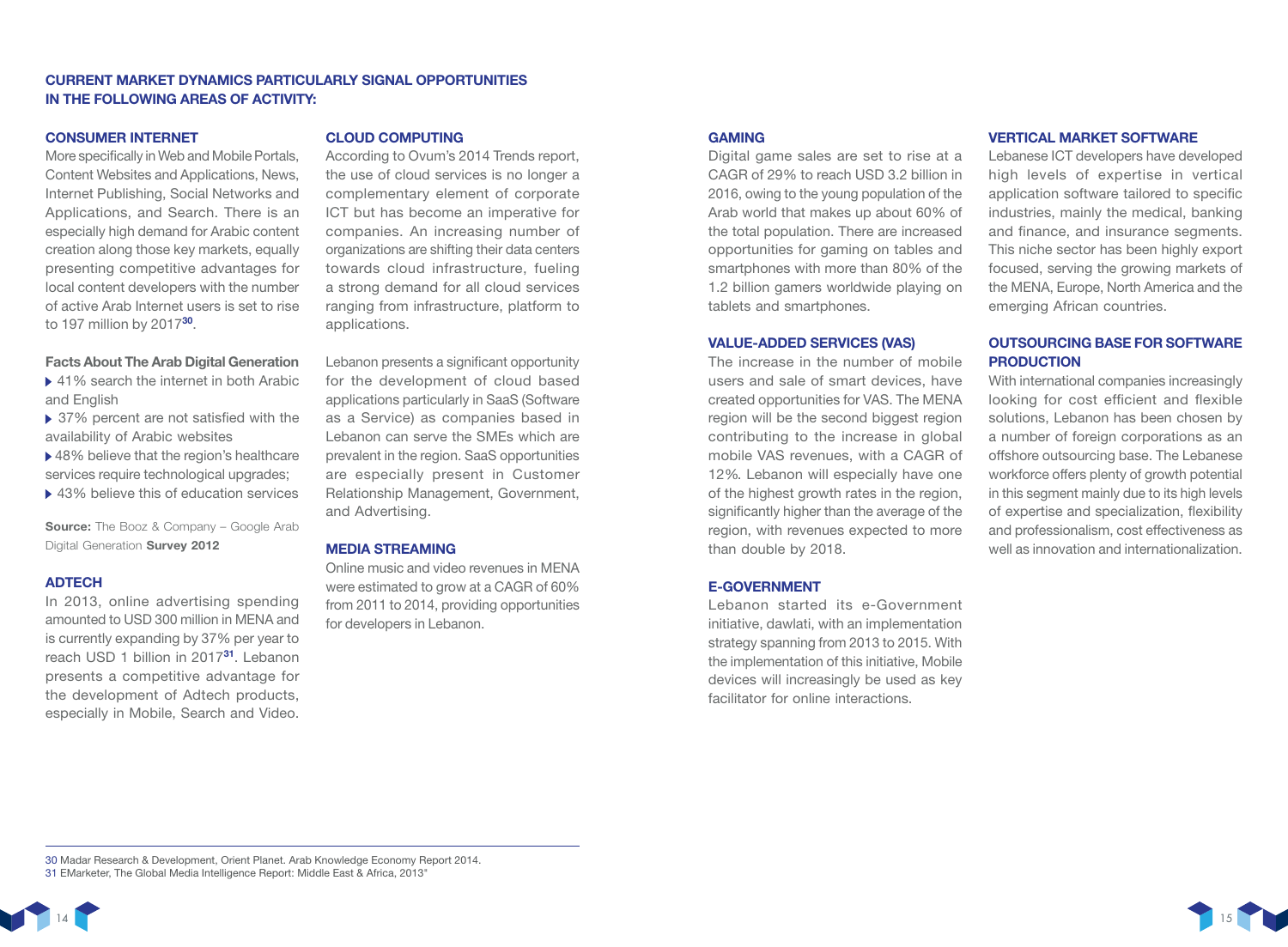## REGULATORY FRAMEWORK

In recognition of the impact of the legal environment on the performance of the ICT sector, the government has placed a special focus on the reform and modernization of ICT related laws. The main regulations governing the sector are mentioned below.

#### TELECOMMUNICATIONS LAW

Law 431, or the Telecommunications Law as it is often referred to, was issued in 2002 to provide the governance framework needed to organize the telecommunications services sector and set the rules for its transfer to the private sector.

The Telecommunications Regulatory Authority (TRA) was subsequently formed to regulate the liberalization of the sector, and ensure the creation of a competitive environment.

#### INTELLECTUAL PROPERTY LAW

The Intellectual Property Law (IP) was drafted by the Ministry of Economy and Trade (MoET), and passed as a law in 1999. Provisions under the law cover patents, industrial designs, trademarks, copyrights, unfair competition, & penalties for infringement.



#### INVESTMENT LAW No.360

IDAL offers companies, engaged in the ICT sector, a set of incentives and facilitation services as per the Investment Law No.360. Companies can benefit from up to 100% exemption on corporate income tax over a period of 10 years in addition to other fiscal incentives, provided that they meet certain requirements in terms of investment size and employment generation.

#### COMPETITION LAW

The new competition law - drafted by The Ministry of Economy and Trade prevents all forms of anti-competitive agreements and abuses of dominance. These provisions ensure competition and easier market access, and therefore allow for greater consumer welfare, economic efficiency, increased output and rapid technical advancement.

#### E-COMMERCE BASKET OF LAWS

The Ministry of Economy and Trade has drafted and presented to the Parliament a basket of laws in support of the ICT sector. This basket includes amendments as well as new laws destined to enable e-commerce in the country. Laws cover the fields of E-signature, E-payment, E-transactions, consumer protection, privacy, copyright, and cyber-crimes.

#### LAW ON ANTI-DUMPING, SUBSIDIES & **SAFEGUARDS**

The law was issued with the aim of protecting national production as well as legitimate original products from dumped and subsidized imports.

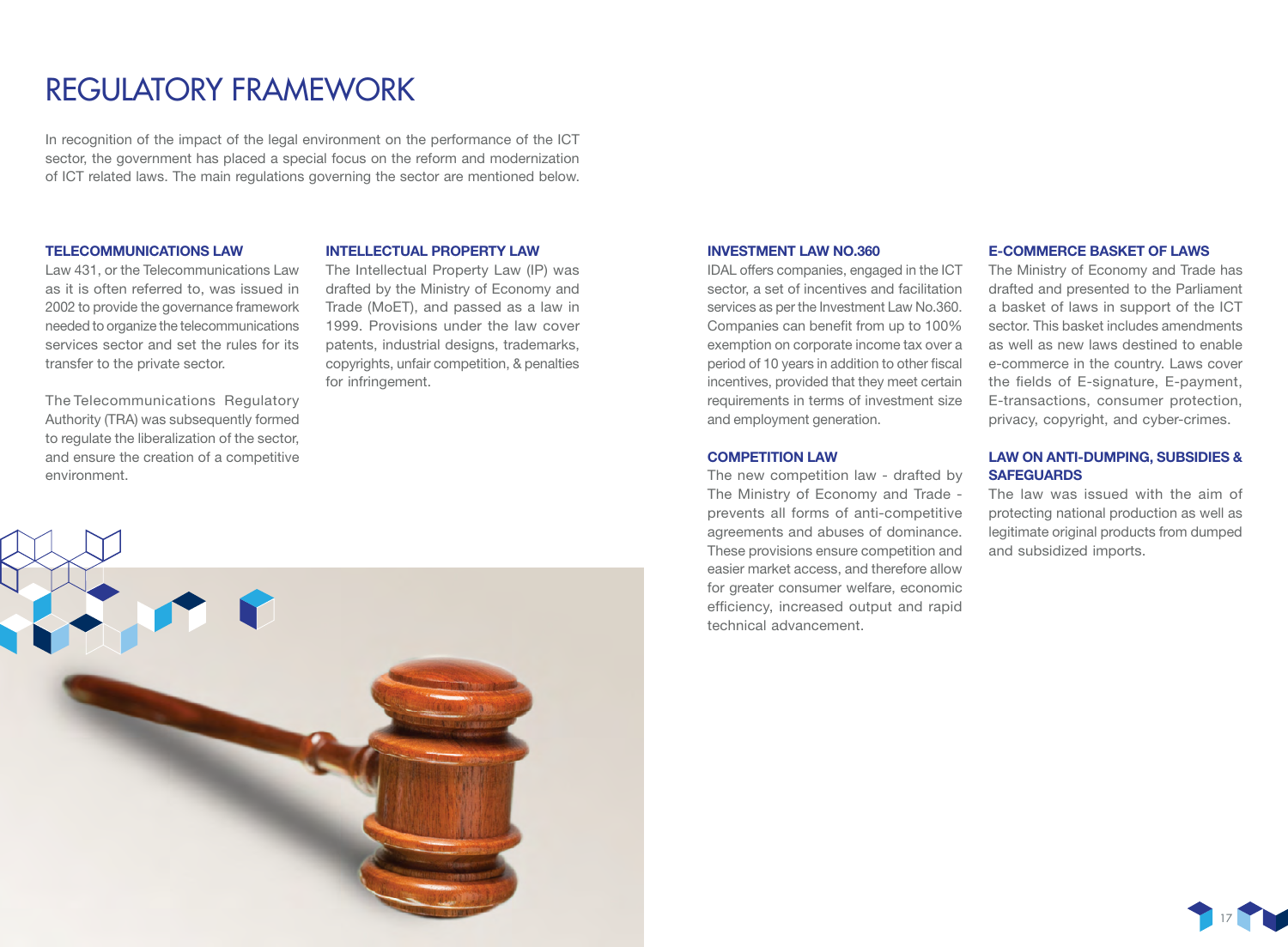# INCENTIVES AVAILABLE TO PROJECTS IN THE INFORMATION TECHNOLOGY **SECTOR**

#### 1. INCENTIVES PROVIDED BY IDAL

a. Region Based Incentives or Investment Project by Zone (IPZ)

Due to the importance of this sector to the economy, all projects located in Zone A and B benefit from Zone C exemptions which provides the maximum amount of incentives to projects.

# $\mathbf{A}$

Zone C

Eligibility Criteria: Minimum Investment Requirement is USD 200,000

#### INCENTIVES:

A 100% exemption from corporate income tax and taxes on project dividends for a period of 10 years. The exemption shall be applicable as soon as excavation works for the project commence, in accordance with the provisions of the Law.

#### Work permits for various categories,

exclusively needed for the project, provided that at least two Lebanese nationals are employed for each foreigner.

All employees should be registered with the National Social Security Fund.

b. Region Based Incentives or Package Deal Contract (PDC)

#### **ELIGIBILITY CRITERIA:**

Minimum Investment Requirement is USD 400,000 Minimum Number of Jobs Required: 25

#### **INCENTIVES:**

▶ 100% exemption from Corporate Income Taxes for up to ten years starting as from the commencement date of the exploitation of the project.

▶ 100% exemption of Taxes on Project Dividends for up to ten years starting as from the commencement date of the exploitation of the project.

▶ Up to 50% Reduction on Work and Residence Permit Fees regardless of their category and depending on the number of permits required. Also the value of the certificate of deposit entrusted to the Housing Bank shall be reduced by half

▶ Up to 50% Reduction on Construction Permit Fees related to the buildings to be established & needed for the execution of the project benefiting from the provisions of the Package Deal Contract.

▶ 100% exemption from Land Registration Fees at the Real Estate Register and from fees needed for annexation, subdivision, mortgage and registration of lease contracts at the Real Estate Register.

 Obtaining Work Permits of all categories provided that the project benefiting of the Package Deal Contract preserves the interests of the local labor force through employing at least two Lebanese nationals against one foreigner, and registering them in the National Fund for Social Security.

 Exemption from the obligation of including Lebanese natural and legal persons in the Board of Directors in Joint Stock companies.

#### Additional Requirements to Benefit from these Incentives

▶ At least 60% of the workforce generated by this project needs to be skilled

 The project needs to allocate at least 3% from its total sales on research & development



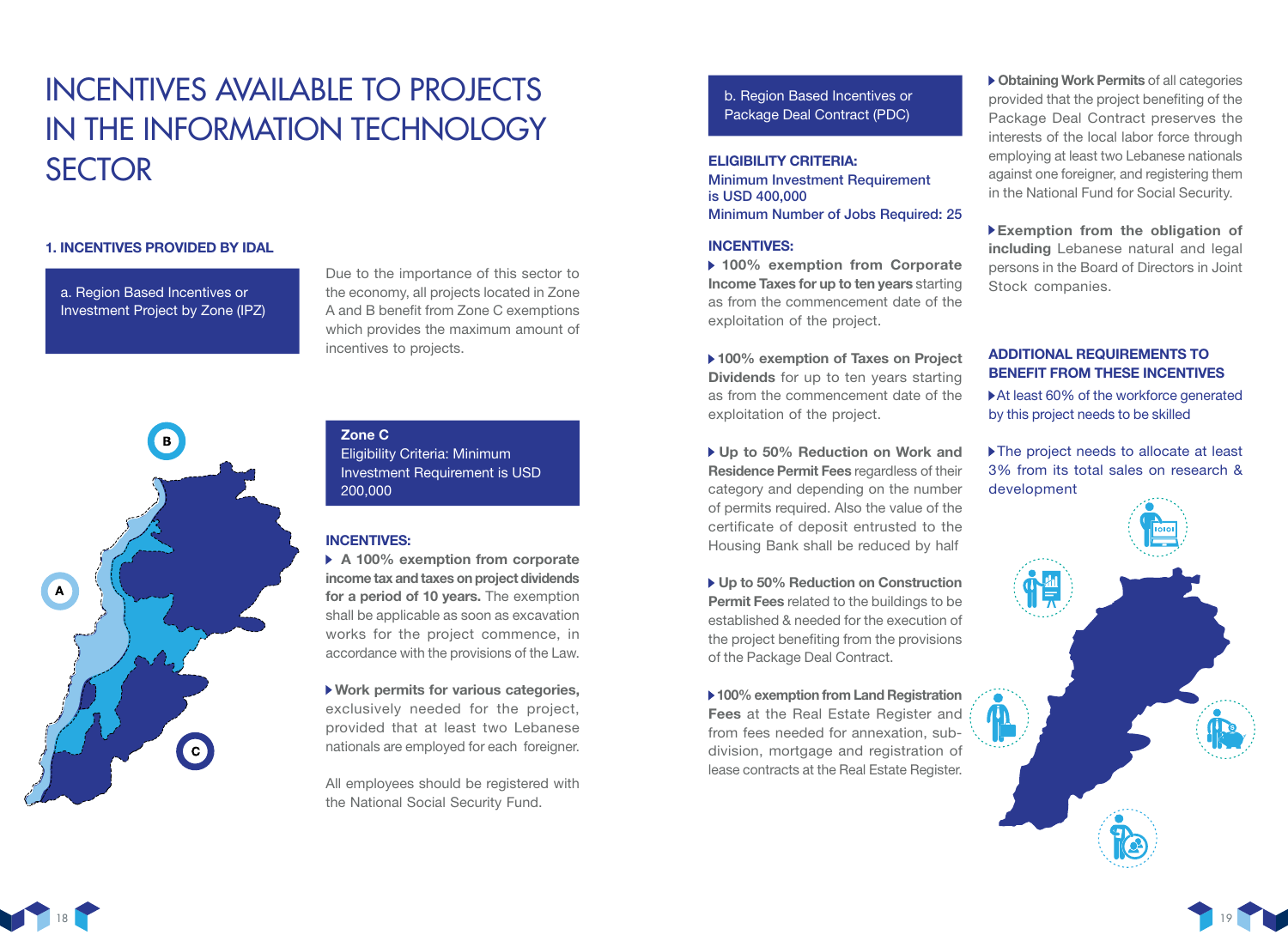# 3. APPLICATION PROCESS AT IDAL



# MAIN STAKEHOLDERS

#### **Altcity**

1 WEEK

3 MONTHS

MAX 1 MONTH

www.altcity.me

Association of the Lebanese Software Industry - ASLI www.alsionline.org

Bader www.baderlebanon.com

**Berytech** www.berytech.org

Beirut Creative Cluster www.beirutcreativecluster.org

Beirut Digital District (BDD) www.beirutdigitaldistrict.com

Business Incubation Association in Tripoli (BIAT) www.biatcenter.org

Endeavor www.endeavor.org

Investment Development Authority of Lebanon - IDAL www.investinlebanon.gov.lb

Kafalat www.kafalat.com.lb Ministry of Economy and Trade www.economy.gov.lb

Ministry of Telecommunications www.mpt.gov.lb

MIT Enterprise Forum Pan Arab Region www.mitefarab.org

Office of the Minster of State for Administrative Reform www.omsar.gov.lb

**OGERO** www.ogero.gov.lb

Presidency of the Council of Ministers, National ICT coordinating office ict.pcm.gov.lb

Professional Computer Association of Lebanon - PCA www.pca.org.lb

South Business Innovation Center (SOUTH BIC) www.southbic.org

Telecommunications regulatory authority www.tra.gov.lb

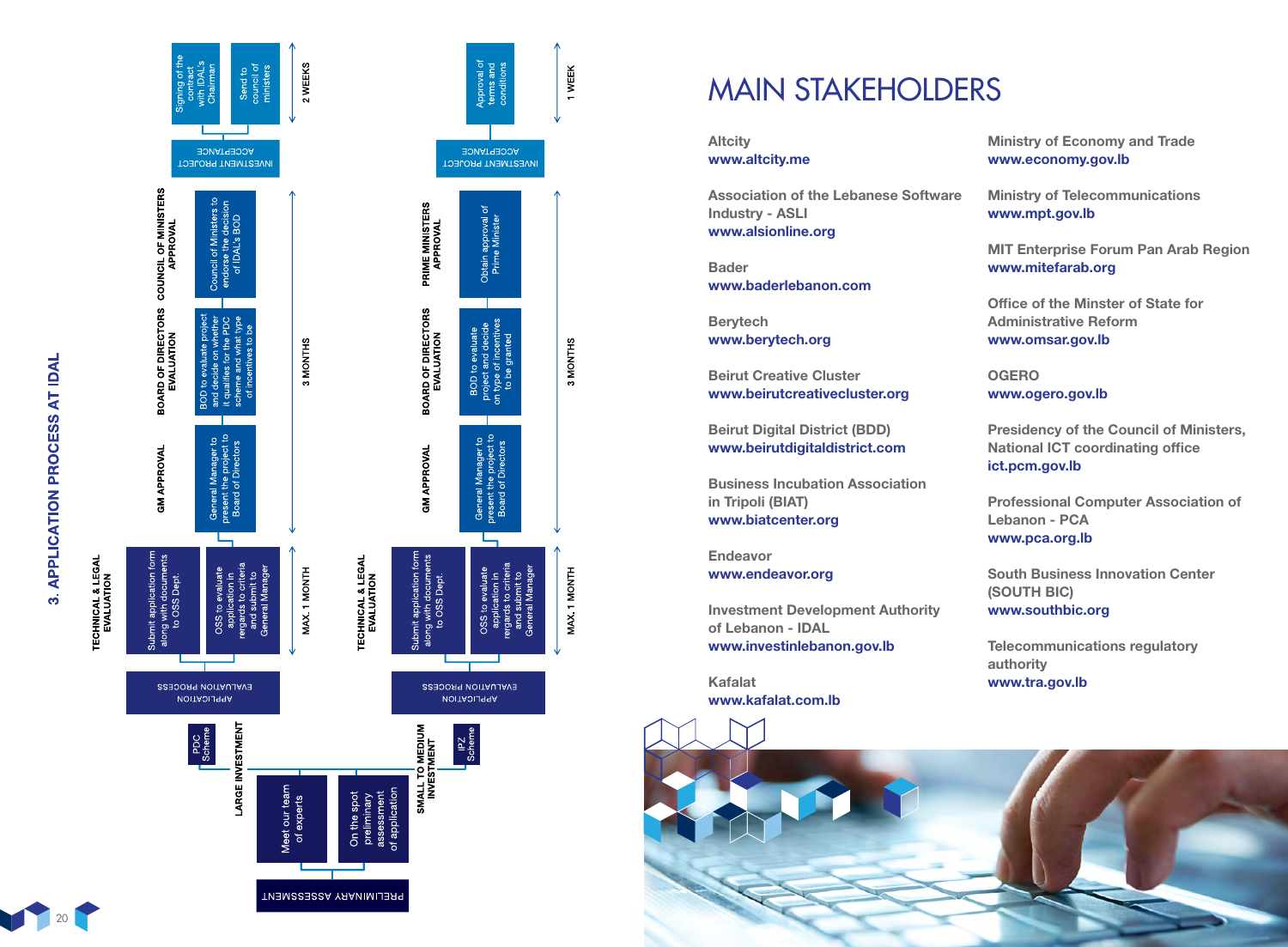

# CONTACT US

If you require any further information on investing in Lebanon or on the services IDAL can offer you, please do not hesitate to contact us at the following:



@Invest\_Lebanon y

/Investmentdevelopmentauthorityoflebanon  $\mathsf{lin}$ 

You<br>Tube /InvestInLebanon

- +961 (1) 983306/7/8 +961 (1) 983302/3
- invest@idal.com.lb export@idal.com.lb
- **Q** Lazarieh Tower, 4th Floor, Emir Bechir Street, Riad El-Solh, Beirut, Lebanon P.O.Box: 113-7251 www.investinlebanon.gov.lb